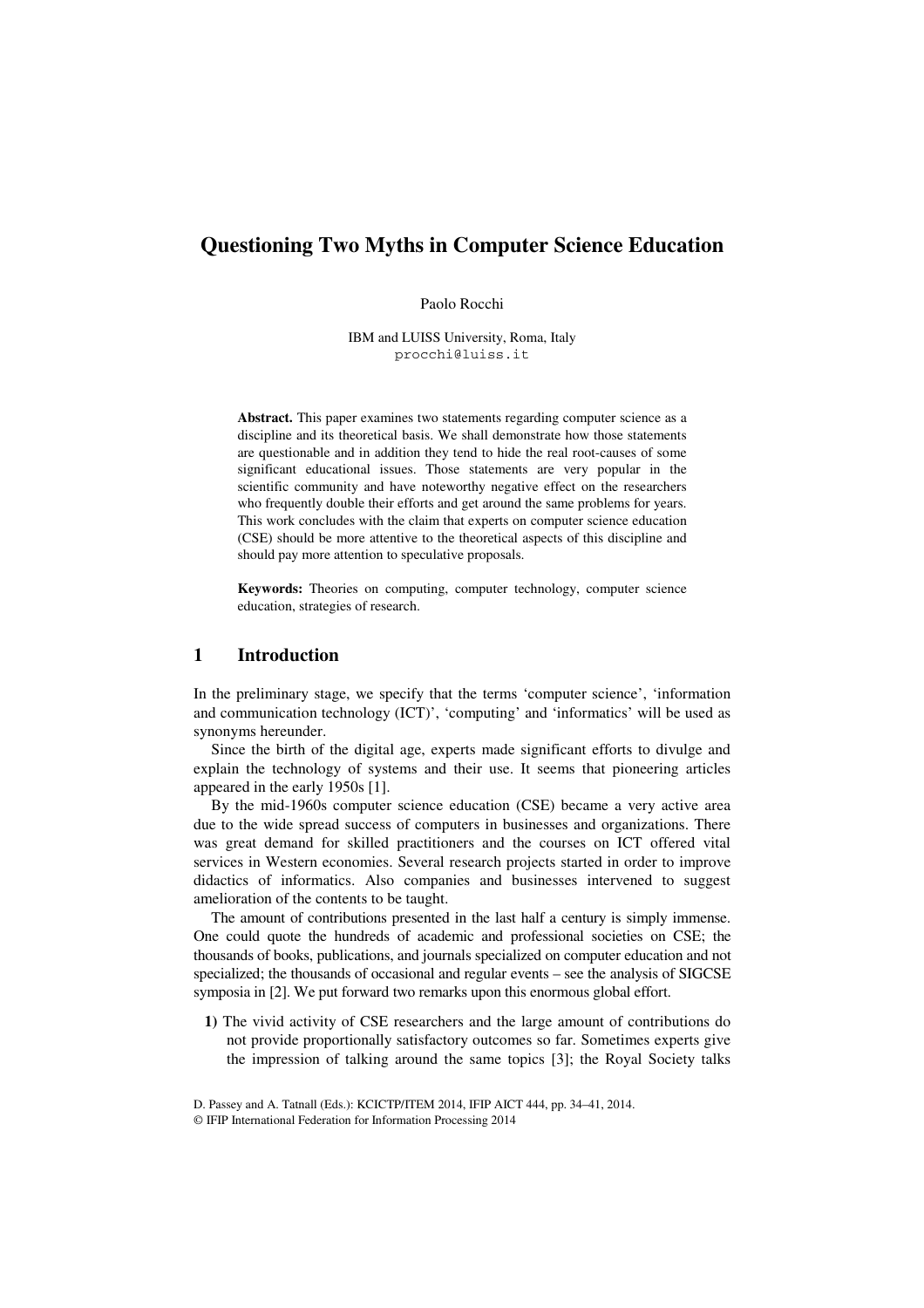about the 'vicious circle' of modern computer science education [4]. Pears and others express an opinion amply shared: "decades of active research on the teaching of introductory programming has had limited effect on classroom practice" [5]. Education of software engineering has raised complaints for years [6]. Various studies attempting to delineate core competencies and skills in informatics provide uncertain guidelines rather than unequivocal answers [7] [8] [9].

**2)** The considerable energy spent to tackle educational issues in informatics cannot be compared with other disciplines. Nothing like this occurs elsewhere. Researchers are not so busy in discussing curricula, roles, skills and professional profiles in other technical areas.

One could ask: 'Why is there such a great difference between didactics of computing and didactics of other scientific fields?'

## **2 First Myth**

Informatics appears as a rapidly changing discipline, which places considerable pressure on CSE and several commentators ascribe the responsibility of the difficulties, which we have pinpointed in 1) and 2), to the subject matter. The following passage summarizes an amply shared viewpoint:

"Computing has changed dramatically over that time in ways that have a profound effect on curriculum design and pedagogy." [10]

This common judgment unites the vast community of ICT educators whose inferential reasoning can be subdivided into two sentences:

"Informatics is a novel and fast evolving discipline. Hence, the pedagogy of informatics meets severe obstacles." (1)

The first line is the premise to the second line which exhibits the conclusion. Statement (1) could be defined as the statement of a theorem including the hypothesis and the thesis. Speaking in general, theorems are to be demonstrated; instead nobody substantiates (1) so far; nobody shows how the close necessarily follows from the premise. so far. Authors cite the various versions of (1) without any logical proof [11] [12]. This common belief seems a dogma rather than a statement sustained by logical reasoning.

The first part (i.e. "Informatics is a novel and fast evolving discipline") is established on the basis of facts and is true beyond any doubt. However the end point (i.e. "hence the pedagogy of informatics meets severe obstacles") is not so evident.

A proof is required to demonstrate a theorem; an example is sufficient to disprove it. Here we present two examples to show how assertion (1) is arbitrary. In particular, we shall examine two innovative and fast evolving scientific sectors which do not raise severe educational problems.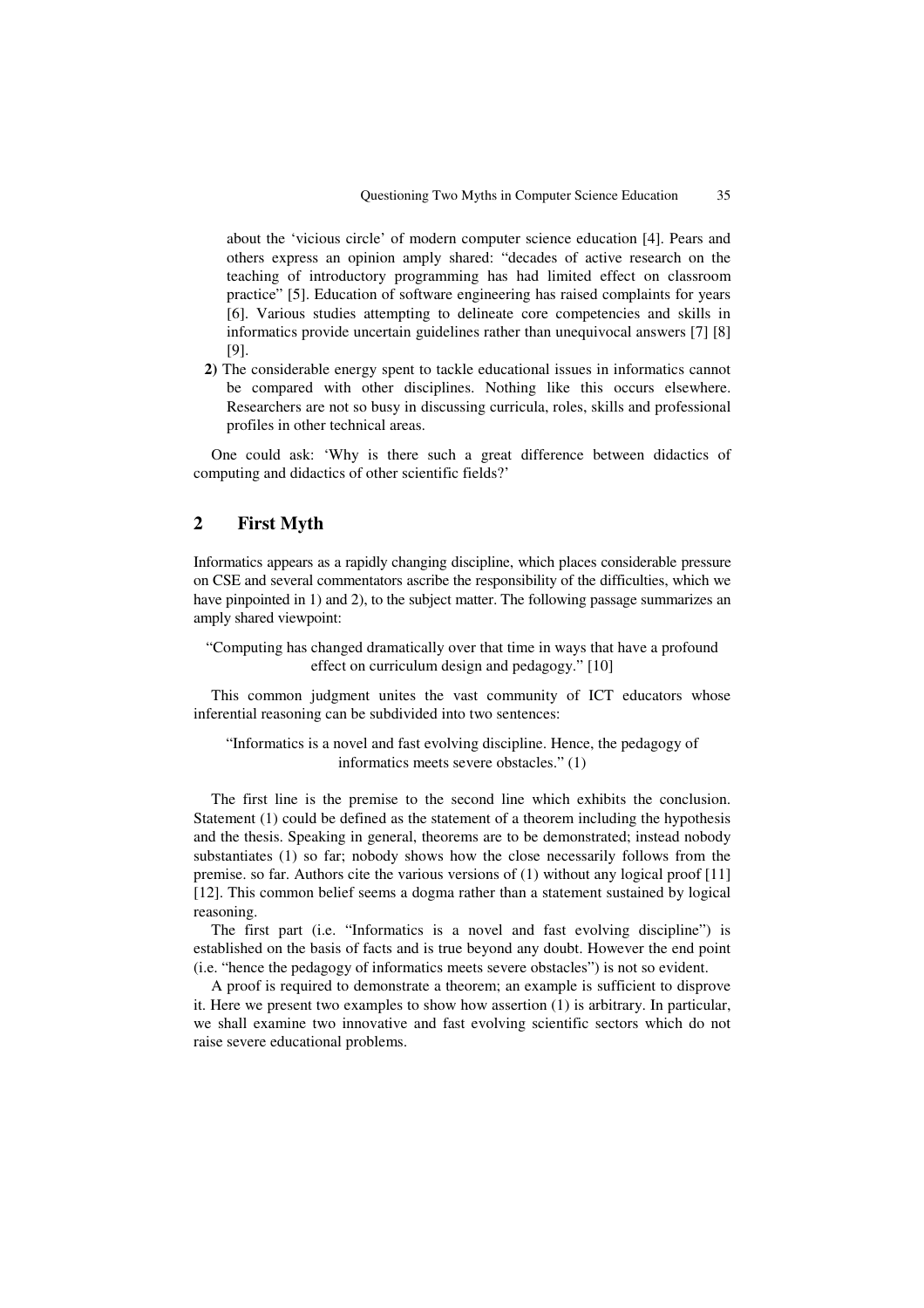### 36 P. Rocchi

- **A]** In the late 1960s, driven by the growing public awareness of a need for action in addressing environmental problems and the arrival of more severe laws and regulations, environmental science (ES) came alive as an active field of scientific investigation. ES includes instructions in biology, chemistry, physics, geosciences, climatology, statistics, and mathematical modeling [13]. One could deem environmental science more complicated than informatics and in addition ES is fast changing because of the novel and multi-disciplinary technologies required to investigate and to solve large-scale environmental problems. However, educators in environmental science are not so pressed by educational problems as teachers in computing. Prerequisites to ES courses are the lessons of physics, chemistry, biology, geography and other matters. Specialized topics are placed after the introductory lessons. Environmental phenomena are often large scale yet the ES laboratory does not seem as awkward and tricky as computing drilling. Teachers update the courses without special struggle [14].
- **B]** Environmental science probably seems far different in kind and somewhat incomparable to informatics. The second sector – electronics – is closer to computer systems and probably the reader feels it as a more fitting example.

The advances in the development of the electronic market appears remarkable even to common people. It may be said that electronics drags the advance of computer science [15]. Despite its rapid growth and evolution, the study of electrical devices does not result in pedagogical issues similar to those occurring in computing. Usually, the courses of electronics begin with fundamental principles – say Faraday's law of induction, Kirchhoff's equations, the Ohm's law, the Maxwell's formulas etc. – and proceed toward specialized topics.

Electronics does not give rise to severe educational problems regarding the subject contents. Teachers are not so much stressed to 'find a way to present' a certain topic. Students do not undergo disorientation and a sense of groundlessness so frequent in computing. They progressively enrich their culture and arrive at precise professional competencies.

The Association for Computing Machinery (ACM), the Institute of Electrical and Electronics Engineers (IEEE) and other organizations published several reports for experts who prepare courses on computing. This vivid activity is absent in the electronic domain. No organization felt the need to promote the publication of curricula or guidelines similar to those cited above. Experts arrange and optimize the lessons in electronics as technology advances without special efforts.

The reader perhaps objects that informatics has developed so much that now we face different sub-disciplines. The ACM/IEEE Curricula [10] holds:

"The scope of what we call computing has broadened to the point that it is difficult to define it as a single discipline." (2)

One can reply that also electronic experts have inaugurated several new areas such as nanoelectronics, photonics, robotics, power electronics, quantum electronics, and spintronics which do not subvert the didactical curricula. New specialist subject matters substitute the obsolete ones or are appended at the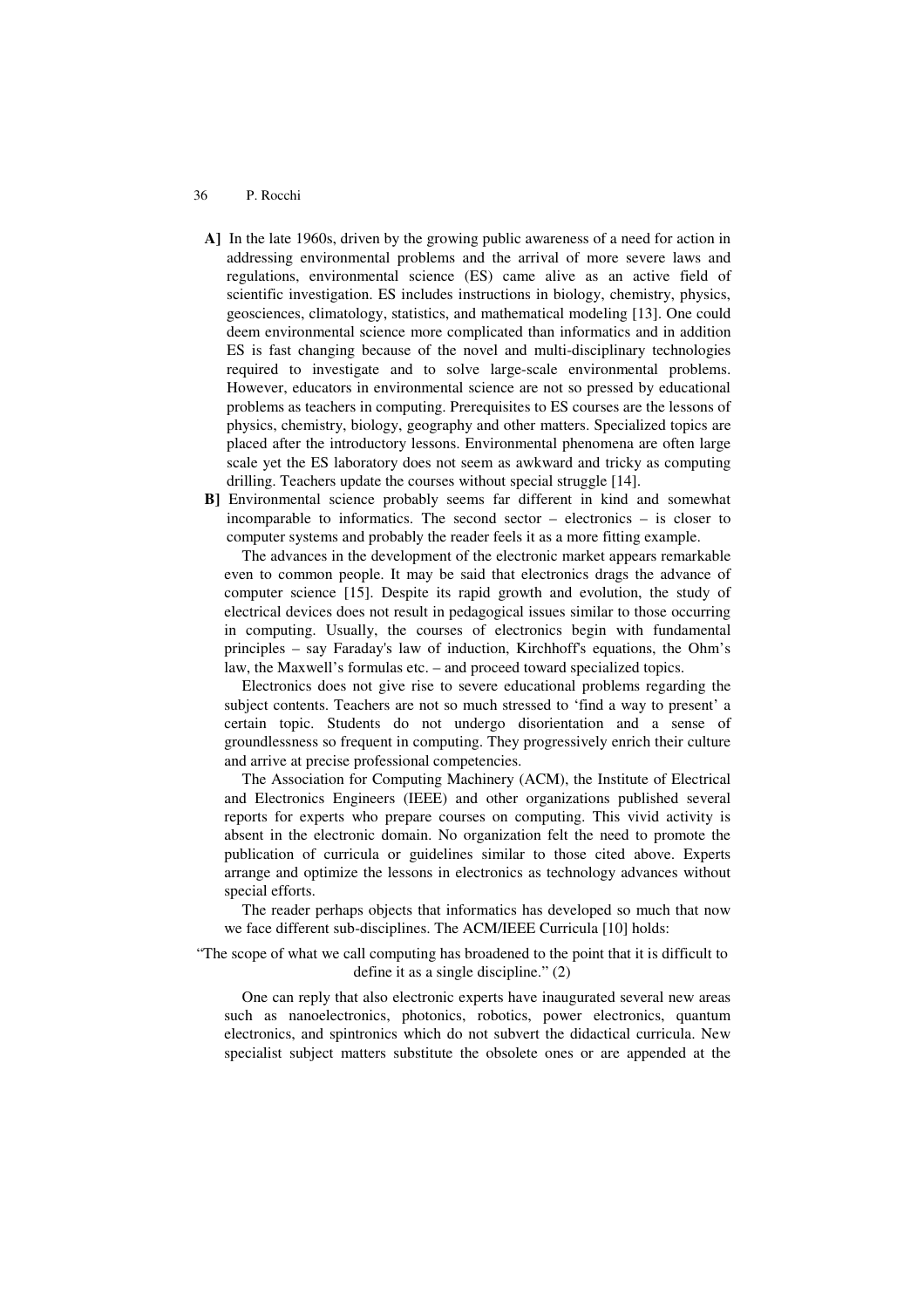bottom of the pedagogical pathways without great discussion [16]. The new topics give substance to new professional figures and do not raise lively debates comparable to the discussion occurring in CSE.

Concluding, the cases of electronics and environmental science make evident how an advanced and rapidly evolving technology does not oppose necessarily dramatic pedagogical difficulties. *Statement* (1) *sounds like a generic and untrustworthy myth*. Practical evidence demonstrates that *statement* (1) *is false* and results in repeated and prolonged misunderstandings.

## **3 Doubled Efforts**

At this stage it is natural to ask the following question:

What is the substantial difference between computer science and electronics (and even environmental science) from the didactical viewpoint?

The answer appears to be self-evident as soon as one looks closely at the structure of the two disciplines.

Electronics has shared principles that guide and give order to the entire didactical process, no matter the process is running in a high school, a college or a university. Electronics is based on general laws, models, equations and universal properties that constitute its logical frame and inspire the didactical material. Instead, *informatics does not have a solid theoretical frame of reference*.

Factually "teachers need to know more than just their subject. They need to know the ways it can come to be understood, the ways it can be misunderstood, what counts as understanding: they need to know how individuals experience the subject" [17] and the theoretical basis of electronics provides the principal aid to the educators' complex activity. The fundamentals cast light into the entire area which one explains to students without extraordinary efforts. One can arrange the various topics and subtopics in a rather straightforward manner. A teacher can proceed from general statements to particular cases. By contrast, *informatics is a science not equipped with an exhaustive and amply shared theoretical base*. The courses of electronics may be defined as 'theory-driven,' informatics cannot be defined as such; instead usual courses of informatics are 'practice driven,' 'competency-driven,' 'example driven,' or 'programming driven.'

In consequence of fundamental theory shortage, researchers in computing education have a double job to do: they tackle the usual pedagogical issues and in addition they are required to compensate for the lack of a general and logical reference. Experts in CSE counterbalance the missing cultural basis, and arrange the subject contents and the targets. They also establish the importance of the various topics, the sequel of the lessons and their logical relationships. They take on several other 'structural' issues.

This double job becomes stressing in a particular manner when there is something to update. The change of a detail can result in dramatic consequences. One can quote the dispute about the substitution of the language Pascal with Java or  $C_{++}$  [18]. By contrast, novelties do not overthrow the educational systems of electronics. Any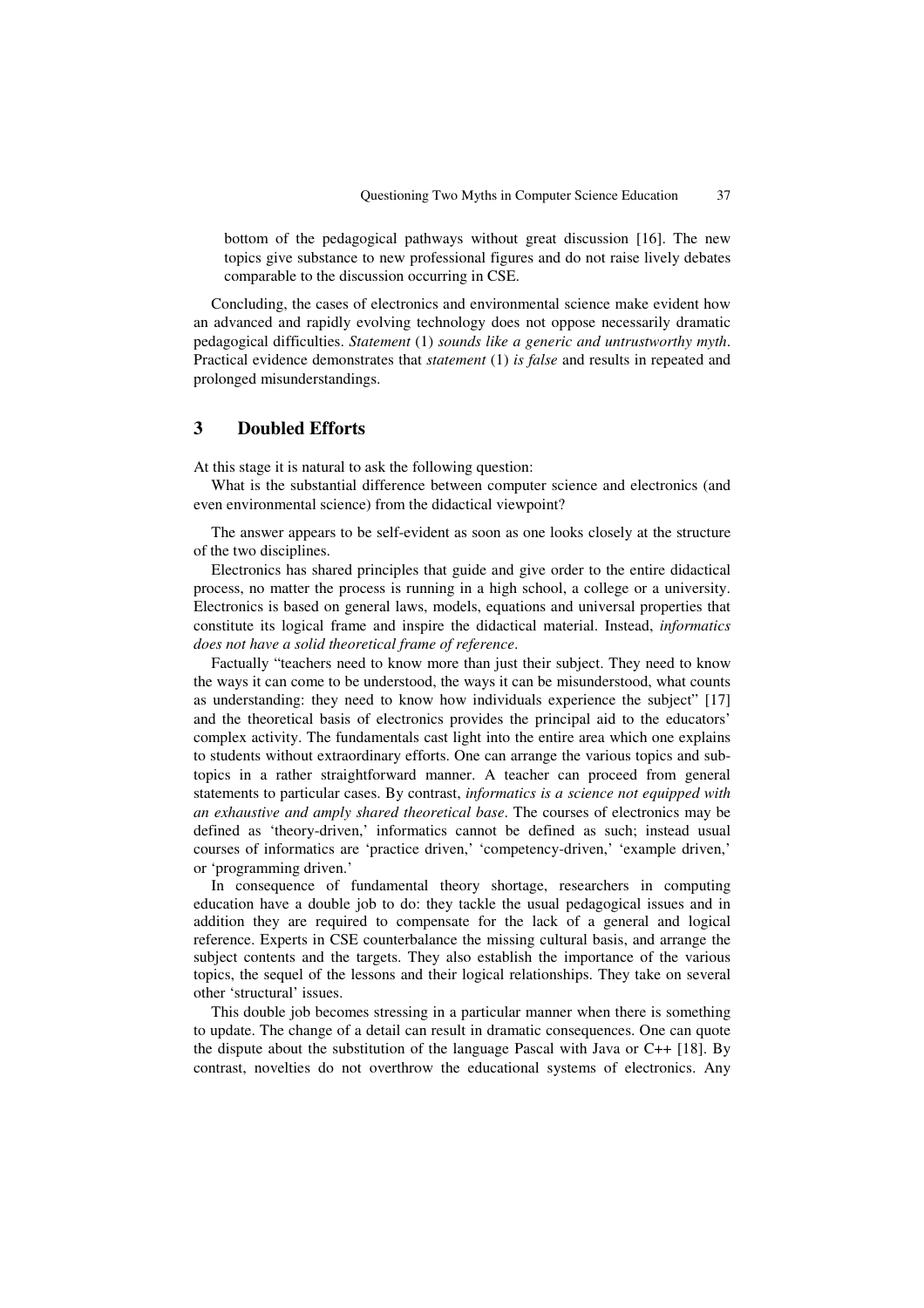### 38 P. Rocchi

didactical update complies with the theoretical order already established. If a technical solution, an instrument or a work method evolves, the didactical process is not completely redesigned but rather, just the intended part varies.

Educators of informatics – lacking an exhaustive theoretical frame – prevalently illustrate technical solutions. A teaching process – even if optimized and updated – turns out to be provisional when it is based on specialist topics because specialist solutions change. Only general principles can yield a reliable pedagogical pathway. Researchers on CSE spend most of their time with specialist topics that are transitory and cannot ensure a logical order to the overall matter. Hence, not only education specialists do a double job, in addition they are doomed to failure. They spend much energy but create doubtful cultural 'buildings'.

The lack of shared fundamentals yield lessons which often seem to exist only in response to a request for help; e.g. request for coding a program, for the use of spreadsheets, and emailing a message [19]. In other words, theoretical omission forces a teacher toward a 'service-orientated activity'. This somewhat obligatory didactical style emerges even in the introductory lessons [20]. The contrary occurs in electronics which is 'theory-driven'. Teachers spend several lessons explaining abstract statements and general equations. Practical skills are gained later.

Concluding, undisputable evidence shows how most significant difficulties in CSE do not derive from the fact that we teach a novel and fast evolving technology, but rather from the fact that *informatics does not have a consistent theoretical basis* and CSE cannot advance as a 'theory driven' activity.

# **4 Second Myth**

Perhaps the reader challenges the ensuing sentences just mentioned:

- Informatics does not have a solid, theoretical frame of reference.
- Informatics is a science not equipped with an exhaustive and amply shared theoretical base.
- Informatics does not have a consistent theoretical basis.

Several experts believe the contrary is true. They claim that computer science is assisted by a large set of abstract references. They cite the Turing theory, the Shannon theory, the theory of graphs etc. and conclude that computer science has a significant mathematical base. The common opinion upon the theoretical foundations of informatics can be summed up in the following terms:

### Computer science has a large mathematical base. (3)

This statement is right in the sense that computing has 'several' theoretical bases. However, when one examines each theory, one by one, he can remark that each formal construction gives support to a small technical area, and no theory covers the entire computer domain. For example, Shannon deliberately ignores semantics, and one cannot use the Shannon entropy to qualify the expressive power of a Web page. The various constructions are not connected either logically or causally or by shared characteristics, and thus do not constitute a consistent framework. The theories do not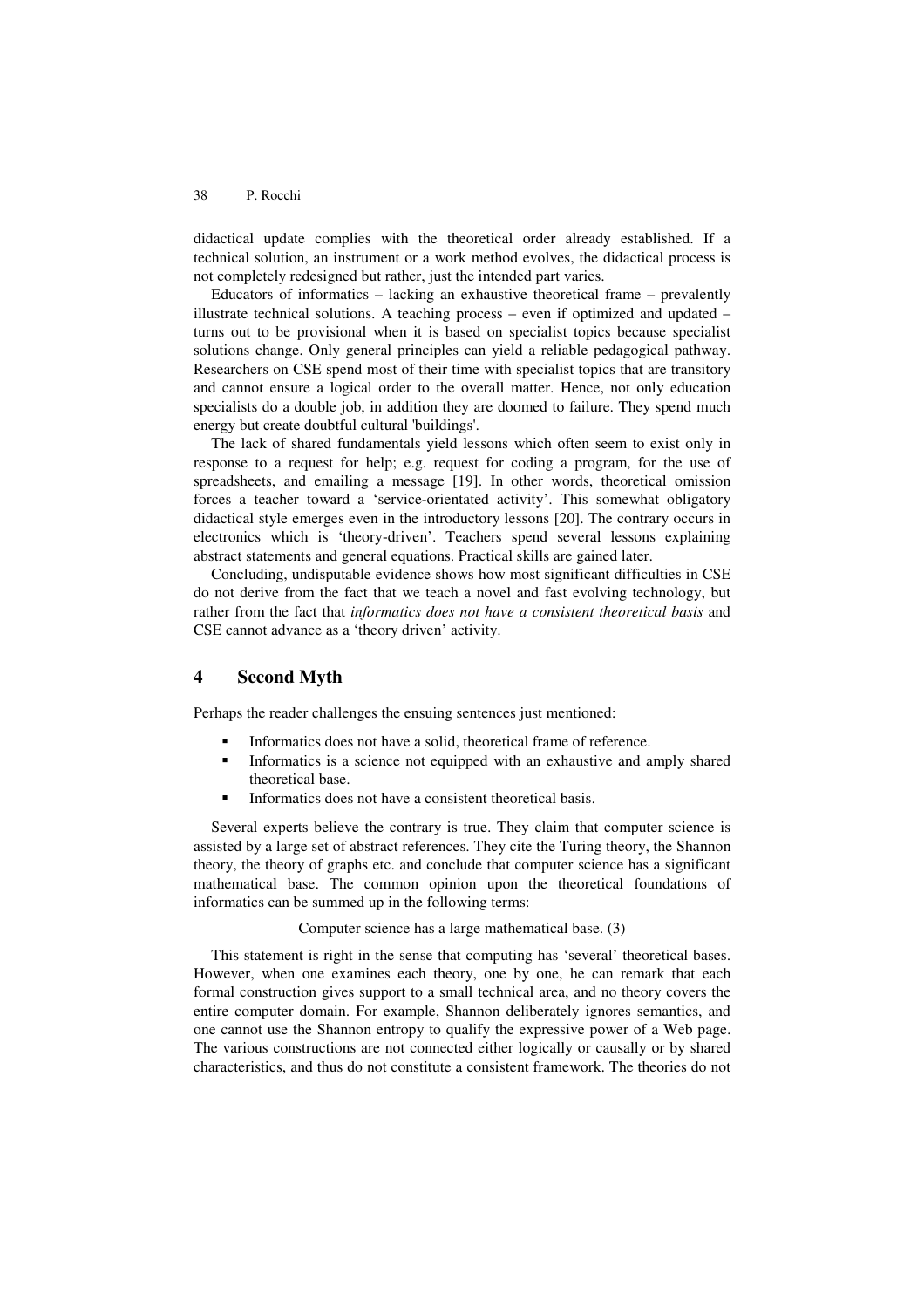illustrate the body of computing as an organized description of the knowledge of the field.

It may happen that two or more theories revolve around a single subject matter and pursue different targets. For example, a variety of theoretical constructions treat the programming languages: the Turing theory explains imperative programming [21]; functional programming has a theoretical basis in lambda calculus and combinatory logic [22]; data base languages refer to relational algebra [23], and a special theory supports object-oriented programming [24].

Some theories of computer science overlap and one begins by believing it is hard to say which model is more 'basic'. They are often designed with different goals in mind and are not in agreement with themselves. That is why, the numerous and unrelated conceptualizations do not provide a unified guideline to CSE experts.

A mathematical theory should have adept epistemic capabilities, that is to say it should elucidate the why, the when and the how of the phenomena under observation. Unfortunately a small theory – even if correct – has little explicative qualities because of its proper dimension, and in turn the sum of small theories says nothing or very little as the summation of zeros returns zero. Many CSE researchers have gone through this cultural void. The various attempts to ground a didactical pathway on abstract concepts has not yet gained much success [25]. Educators sometimes prefer to develop the lessons on the basis of practice and experience gained. The students are trained to build knowledge by themselves and actively search for solutions to the problems they experience.

One can reasonably conclude that informatics has several mathematical theories but not a single theory, nor the entire set of theories is able to provide the exhaustive logical framework needed by educators. Practical evidence shows how *statement* (3) *is false*, and the lack of thorough support can but provoke the didactical difficulties discussed in this paper.

# **5 Practical Development and Conclusion**

This paper is an attempt to illustrate how the idea that 'Computer science has a large mathematical base' has not ground and it paves the way to the following deceptive notion 'Informatics is a novel and fast evolving discipline. Hence, the pedagogy of informatics meets severe obstacles'. The two sentences are nothing more than false legends whereas the small and pretentious theories put forward in the computer domain are the authentic root-causes of most problems which current CSE literature is discussing. Hence – in our opinion - researchers should enhance their strategies. They should pay greater attention to the investigations conducted to clarify the fundamentals of CS. They should stimulate and even offer assistance to theorists as frequently occurred in the past with success in various domains.

Computer science as a discipline has always struggled with its identity [26][27] and CSE experts are able to provide a significant contribution. For example, the UK Open University has recently inaugurated a debate on the multifaceted notion of information [28].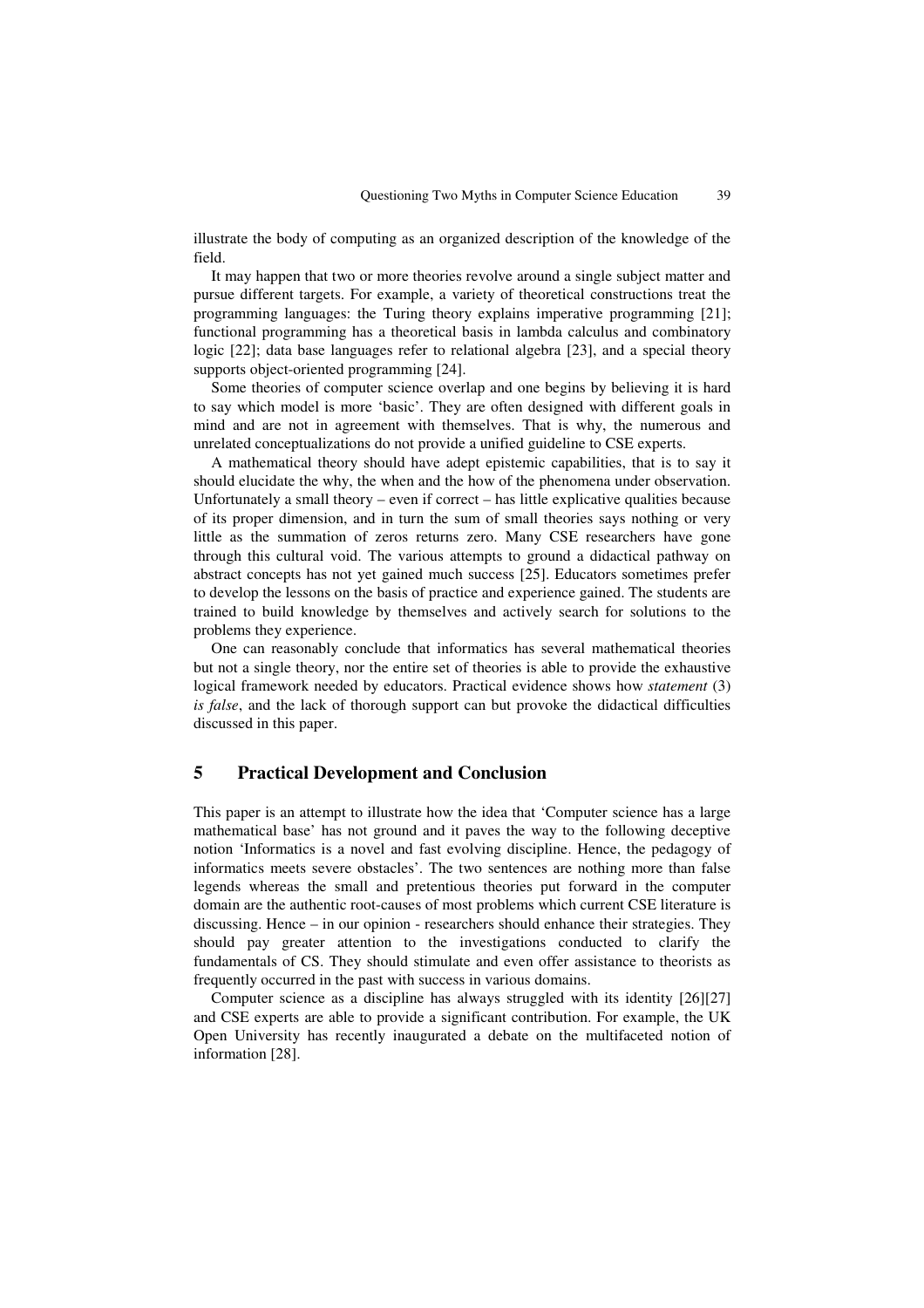#### 40 P. Rocchi

Lethbridge [29] claims: "Many important ideas in science and technology have been developed and refined by educators, attempting to determine how to explain complex concepts."

Theories are not carved in stone. Old theories may be replaced by new theories that have broader scopes than the old ones. Sometimes an old construction is not to be thrown away; it can just be viewed as an approximation – applicable in certain restricted circumstances – of the new more comprehensive theory. It is therefore, quite reasonable to think that CSE should bring greater attention to innovative visions and theoretical proposals that outline a comprehensive frame [30][31][32]. It is worth mentioning that some ideas have been already used in education with success [33].

In conclusion, the argument discussed in these pages is far from being abstract and avulse from practical consequence; it entails behaviors that are really innovative.

### **References**

- 1. Hopper, G.M.: The education of a computer. In: Proc. of the ACM National Meeting, pp. 243–249 (1952)
- 2. Valentine, D.W.: CS educational research: A meta-analysis of SIGCSE technical symposium proceedings. In: Proc. of the 35th SIGCSE Symposium, pp. 255–259 (2004)
- 3. Huggins, P.: Universities failing to provide adequate background DP. Computerworld 25, 3 (1970)
- 4. AA. VV. Shut down or restart? The way forward for computing in UK schools. The Royal Society Education Section (2012)
- 5. http://royalsociety.org/uploadedFiles/Royal\_Society\_Content/ education/policy/computing-in-schools/2012-01-12-Computingin-Schools.pdf (accessed December 2013)
- 6. Pears, A., Seidman, S., Malmi, L., Mannila, L., Adams, E., Bennedsen, J., Devlin, M., Paterson, J.: A Survey of Literature on the Teaching of Introductory Programming. In: Working Group Reports on ITCSE on Innovation and Technology in Computer Science Education, pp. 204–223 (2007)
- 7. Ghezzi, C., Mandrioli, D.: The challenges of software engineering education. In: Inverardi, P., Jazayeri, M. (eds.) ICSE 2005. LNCS, vol. 4309, pp. 115–127. Springer, Heidelberg (2006)
- 8. Connolly, R.: Criticizing and modernizing computing curriculum: The case of the web and the social issues courses. In: Proc. of the 17th Western Canadian Conference on Computing Education, pp. 52–56 (2012)
- 9. Dagienė, V.: Informatics education for new millennium learners. In: Kalaš, I., Mittermeir, R.T. (eds.) ISSEP 2011. LNCS, vol. 7013, pp. 9–20. Springer, Heidelberg (2011)
- 10. De Kereki, I.F.: Work in progress: Transversal competencies contributions to computer science 1 course. In: Proc. Frontiers in Education Conference, pp. S3G1–S3G3 (2011)
- 11. ACM-IEEE Computing Curricula 2001 Joint Task Force on Computing Curricula (2001), http://www.computer.org/education/cc2001/
- 12. Goldweber, M., Impagliazzo, J., Clear, A.G., Davies, G., Flack, H., Myers, J.P., Rasala, R.: Historical perspectives on the computing curriculum. ACM SIGCUE Outlook, Special Issue 25(4), 94–111 (1997)
- 13. Tucker, A.B., Wegner, P.: Computer science and engineering: the discipline and its impact. In: Handbook of Computer Science and Engineering. CRC Press, Boca Raton (1996)
- 14. Enger, E., Smith, B.: Environmental Science, 12th edn. McGraw-Hill, New York (2009)
- 15. Elstgeest, J., Harlen, W.: Environmental Science in the Primary Curriculum. SAGE Publications Ltd., Thousands Oaks (1990)